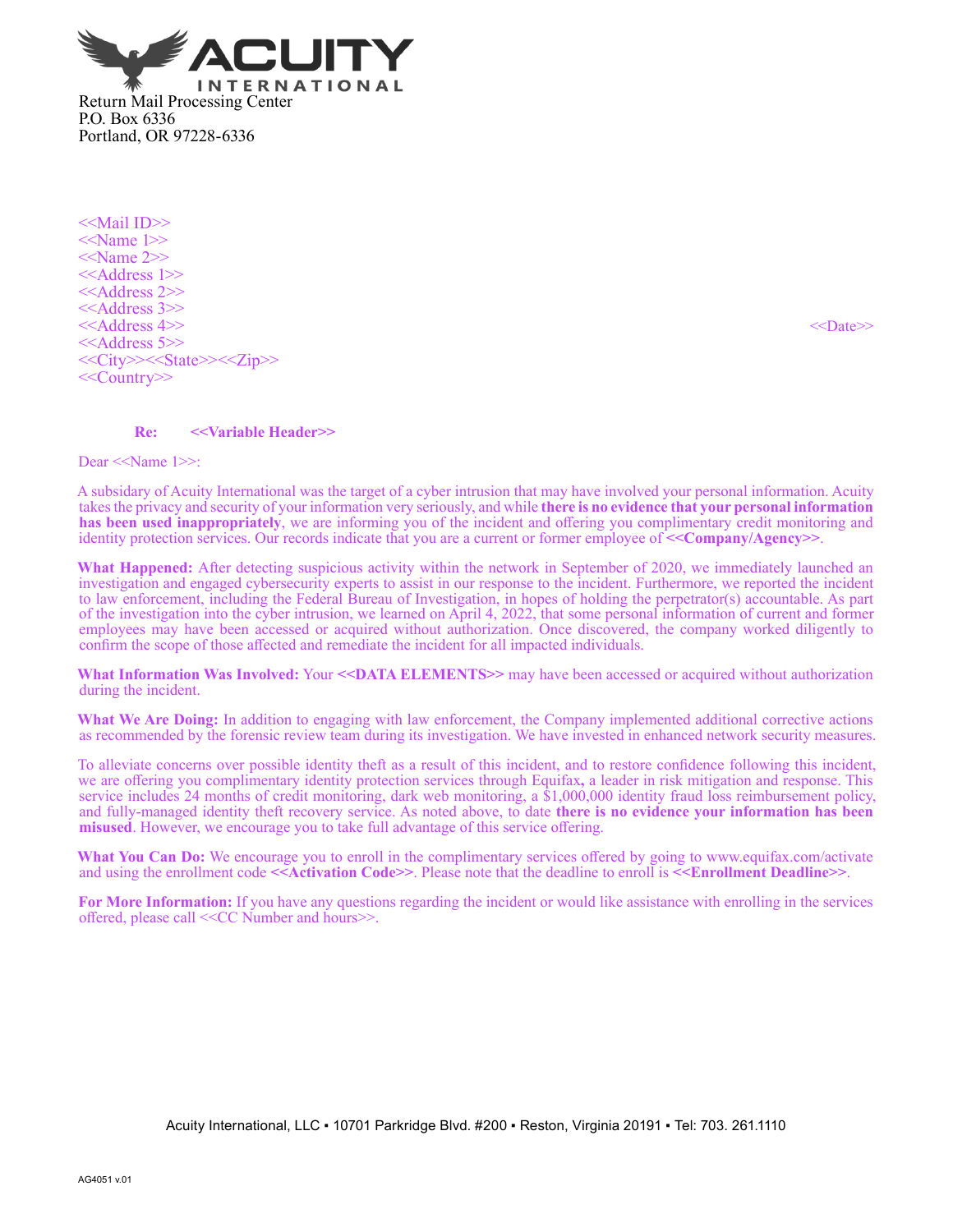**Please note that neither Acuity nor its subsidiaries will contact you to confirm any personally identifiable information. If you are contacted by anyone purporting to represent Acuity or a subsidiary and asking you for your information, do not provide it.**

We remain dedicated to protecting your personal information and deeply regret any concern or inconvenience this may cause you.

Sincerely, Acuity International